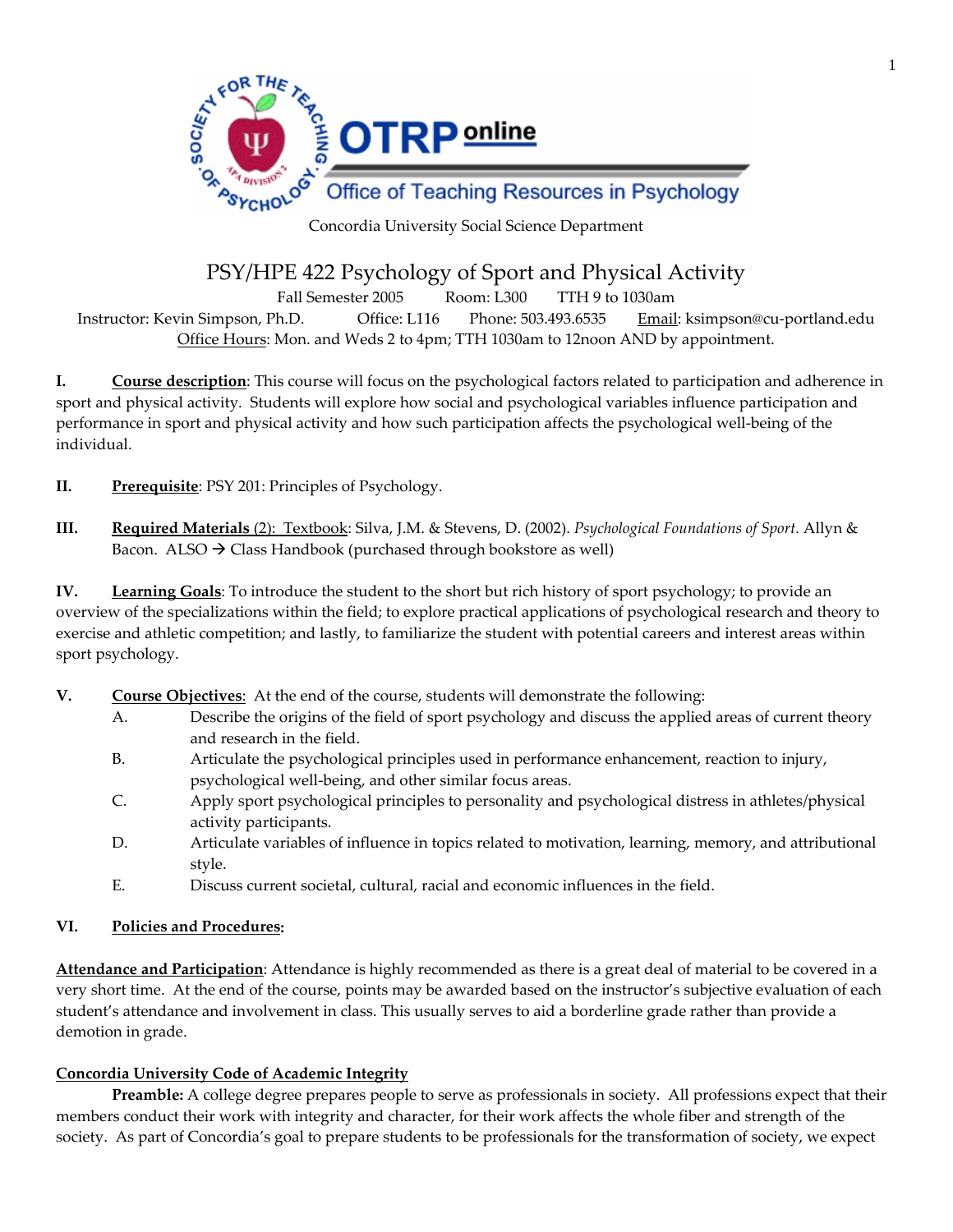students to pursue their studies with integrity and character. As evidence of commitment to this code of academic integrity, students will sign the following statement:

**Statement of Academic Integrity:** "As a member of the Concordia University community, I will neither engage in fraudulent or unauthorized behaviors in the presentation and completion of my work nor will I provide unauthorized assistance to others."

 $\rightarrow$  signed:

"Fraudulent" work is any material submitted for evaluation that is falsely or improperly presented as one's own. "Unauthorized assistance" refers to any support students solicit in the completion of their work that has not been either explicitly specified as appropriate by the instructor, or any assistance that is understood in the class context as inappropriate. If you are ever uncertain whether you have given full and appropriate documentation for the thoughts, words or ideas you have used in your paper, always consult with the instructor. Therefore, any academic dishonesty will be treated in accordance with the Academic Integrity policy found the Student Handbook.

#### **VII. Attendance and Late Assignment Policy**

Because this class meets only twice per week, your regular attendance and participation is key. Due to the nature of the subject, it is also crucial that you gain in confidence of sharing your viewpoints with your colleagues. **Assignments** will be considered LATE IF NOT RECEIVED IN CLASS. All assignments deemed late will have the total possible credit reduced 50 % after the class period in which they are DUE (up to one week late). Thereafter, no materials will be accepted for credit. If you will be absent from class during a test for a CU sponsored event, you may request permission to take a test early. Any tests taken other than at the scheduled time are given at the discretion of the instructor. Lastly, no tests will be given late, unless prior arrangements have been made.

**VIII. Evaluation Procedures**: Scores on exams and written work will determine the student's final grade for the course. All tests, quizzes, and written work will be evaluated according to the following grading scale:

| $\mathsf{A}$ | 93 to 100% | $B-$           | 80 to 82%           | $1)+$  | $67$ to $69\%$        |
|--------------|------------|----------------|---------------------|--------|-----------------------|
| $A-$         | 90 to 92%  |                | $C_{\pm}$ 77 to 79% | $\Box$ | 63 to 66%             |
| $B+$         | 87 to 89%  | $\overline{C}$ | 73 to 76%           | $\Box$ | $60 \text{ to } 62\%$ |
| B            | 83 to 86%  | $C_{\tau}$     | 70 to 72%           | F.     | 59% and below         |

#### **Course Requirements:**

- 1. Completion of three (3) objective/short answer exams on assigned readings (55% of grade)
- 2. Lead Class Discussion Day (8%)
- 3. 2 topic papers involving journal/professional articles (20%)
- 4. Completion of a personal exercise/athletic performance and evaluation (17%)

As noted, three (3) exams, 2 topic papers, and one (1) exercise/athletic performance evaluation will (TYPED format only) be required. Exams will usually consist of a mix of multiple choice, short answer and brief essay questions. Schedule of exams appears on the course outline. Details regarding all written work follows at the end of the syllabus.

The required exams and written assignments will be weighted accordingly:

| Three (3) Exams (M/C; short answer; brief essay)                              | (210 points approx. total)              |  |
|-------------------------------------------------------------------------------|-----------------------------------------|--|
| Two (2) Topic papers (3-4 pages each, typed format, 40 points each)           | $(80$ total)                            |  |
| Athletic/exercise performance evaluation (application of in-class principles) | $(60 \text{ points})$                   |  |
| DEMO Day                                                                      | $(30$ points)                           |  |
|                                                                               | TOTAL POINTS POSSIBLE $\rightarrow$ 380 |  |

**Demonstration Day**: Students will find a partner and choose a time to lead an in‐class DEMONSTRATION of the topic for the day selected. Using only the assigned reading for the day (text/handbook), your group will have the sole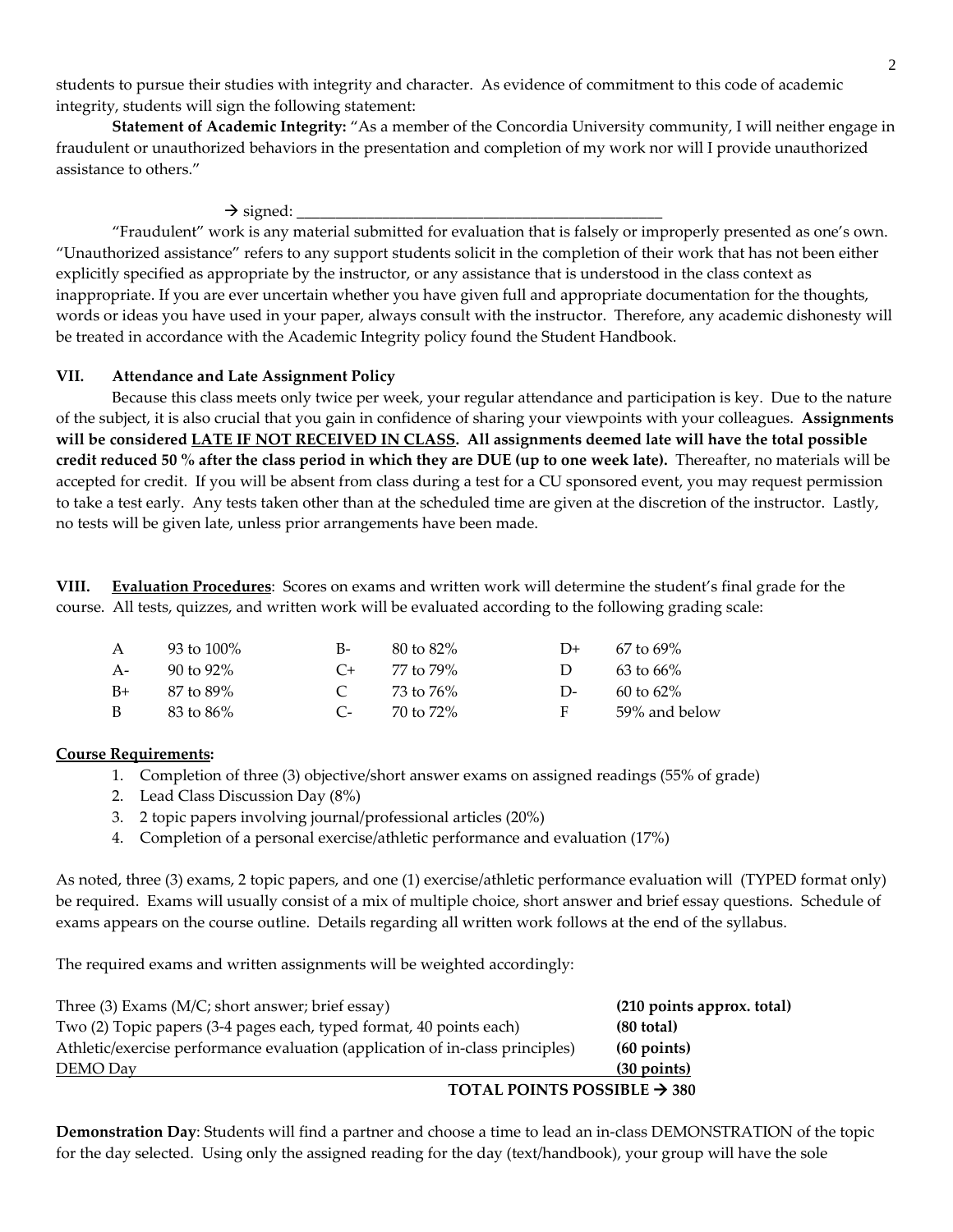responsibility of guiding the first 20‐25 minutes of the class through discussion. Since the time period is brief, DO NOT EXPECT TO COVER ALL OF THE MATERIAL. Instead, be selective and emphasize specific areas. I see this task as being best accomplished through any combination of the following: demonstrations, small-group activities, guest lecturer, Krispy Kreme donuts (hah!), etc. Since we are trying to stimulate group interaction early in the morning, you should avoid simply showing videos and giving talks; GET US INVOLVED. The best effort will be given to demonstratingthe assigned sport psych principles with and among your colleagues. Watch for the sign-up sheet in class; dates begin after the 2nd week of classes (30 pts.).

# **Topic Paper #1 DUE: Thursday, September 15 2‐4 page maximum**

A. Provide a one to two page summary of the article:

Eitzen, D.S. (1999). Sport is fair, sport is foul (pp. 41-57). In Fair and foul: Beyond the myths and paradoxes of sport. Lanham, MD: Rowman & Littlefield.

- B. Answer the following:
	- 1. Why do some sports elicit "fair play" while others seem to inhibit it or prevent it? Give an example or two to support your answer
	- 2. "It's only illegal if you get caught." How and why do you think this attitude developed in society and in sport?
	- 3. Think about this statement (pg. 53): "bad morality tends to defeat good morality; unfairness tends to encourage unfairness." Do you agree or disagree? Why or why not? Defend your answer.
	- 4. We all live in a competitive society and sport is the essence of this. "The ultimate goal in politics, business and sport, after all, is to win." Assuming this to be true, what else is there? What else does sport provide the participant and spectator? Give some specific examples.
	- 5. Discuss briefly, the idea that "sport builds character." Talk about the section on page 54 and give some examples from your experience and/or learning that contradict or challenge the idea that sport does not build character. In other words, give some evidence why sport or athletic activities are important.

# **Topic Paper #2 DUE: Tuesday, October 25 2‐4 page maximum**

A. Summarize the main points of the following article in 1‐2 pages:

Eitzen, D.S. (1999). The contradictions of big-time college sports (pp. 105-130). In *Fair and foul: Beyond the* myths and paradoxes of sport. Lanham, Maryland: Rowman & Littlefield.

- B. Using the many sections of the article, answer the following questions (1‐2 pages):
	- 1. Based on what you read, how do you answer the following question: "Is big-time college sport compatible with higher education"? Why or why not? Defend your answer.
	- 2. With regard to gender equity, we see big differences in revenue, attendance, scholarships, etc. What are some other explanations for why there are fewer female college athletes, sports and fans?
	- 3. College sports are driven by profit can we ever eliminate this trend? Should athletes be paid or given allowances? Why or why not? Provide examples.
	- 4. Refer to the "alternatives" section of the article (p. 124‐127): which solutions offer the most hope in your opinion? Are we too far along in major college sport ("Pandora's box") to make any changes? Why or why not? Defend your answers.

# **Athletic/Exercise Performance Evaluation and Training Program (80 points**)

**DUE: Thursday, November**  $17 \rightarrow$  **Five to Eight Pages, TYPED** 

**USE: the Gould and Damarjian article** from your reading handbook AND the accompanying handout that follows  $\rightarrow$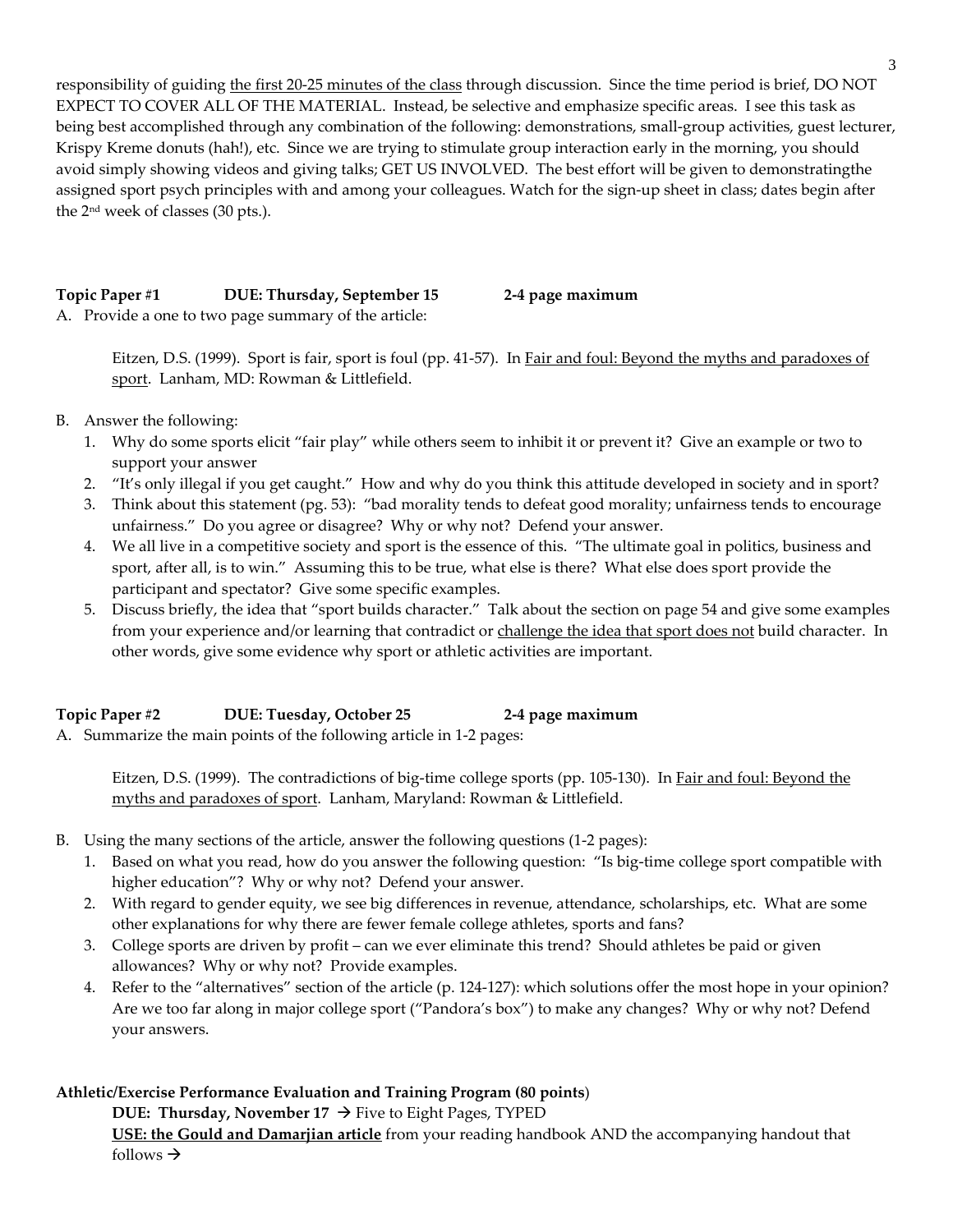# **Lecture Outline and Chapter Readings**

The course will be divided into the following 5 distinct sections to facilitate a better understanding of the topical areas of sport psychology  $\rightarrow$ 

## **I. THE EVOLUTION OF SPORT PSYCHOLOGY**

Weeks 1 and 2 Chapter 1: John M. Silva: The Evolution of Sport Psychology **VIDEO:** (week 1) "The Science of Sports" (week 2) "Sporting Fever"

### **II. SPORT and SOCIETY**

Week 3 (Sept. 13) Youth Sport....Where it all begins  $\rightarrow$ **VIDEO**: "Playing to Extremes" Chapter 25: Family Influences……and Alternatives to Competition?

#### **\* TOPIC PAPER #1 DUE: Thursday, September 15th** (Eitzen article: "Sport is Fair…..")

Week 4 **Gender Issues and Sport** 

Tuesday: Before the video read text pp. 404-406  $\rightarrow$ **VIDEO**: "Title IX and Women in Sports: What's Wrong With this Picture?"

Thursday: Chapters 20 and 21: The Female Athlete

### **III. SPORT and the INDIVIDUAL ATHLETE**

Week 5 (Sept. 27) Tuesday: Chapter 4: Understanding Individual Motivation in Sport Thursday: Chapter 5 author: Jonathan Metzler (Concordia graduate!)  $\rightarrow$ ‐‐Applying Motivational Principles to Individual Athletes

Week 6 (Oct. 4) Tuesday: Continue with Chapters 4 and 5 **Thursday, Oct.**  $6 \rightarrow \text{TEST ONE}$  (chapters 1, 4, 5, 20, 21 and 25)

## **IV. SPORT PSYCHOLOGY AND PERFORMANCE ENHANCEMENT**

Week 7(Oct. 11) EMOTION AND SPORT PERFORMANCE  $\rightarrow$ Chapter 7: Competitive Anxiety and Sport Performance Chapter 8: Emotional Control and Intervention

- Week 8 Chapter 9: Introduction of Sport Psychology Interventions Chapter 10: Intervention Techniques in Sport Psychology
- Week 9 (Oct. 25) Chapter 11: Psychological Intervention for the Injured Athlete Thursday, Oct  $27 \rightarrow$  (Tentative) Guest Lecture: Emily Vracin, Concordia U. Head Athletic Trainer

#### **TOPIC PAPER #2 DUE: Tuesday, October 25th** (Eitzen: Contradictions of Big Time College Sports)

Week 10 (Nov. 1) Chapter 12: Enhancing Sport Performance: The Role of Confidence and Concentration